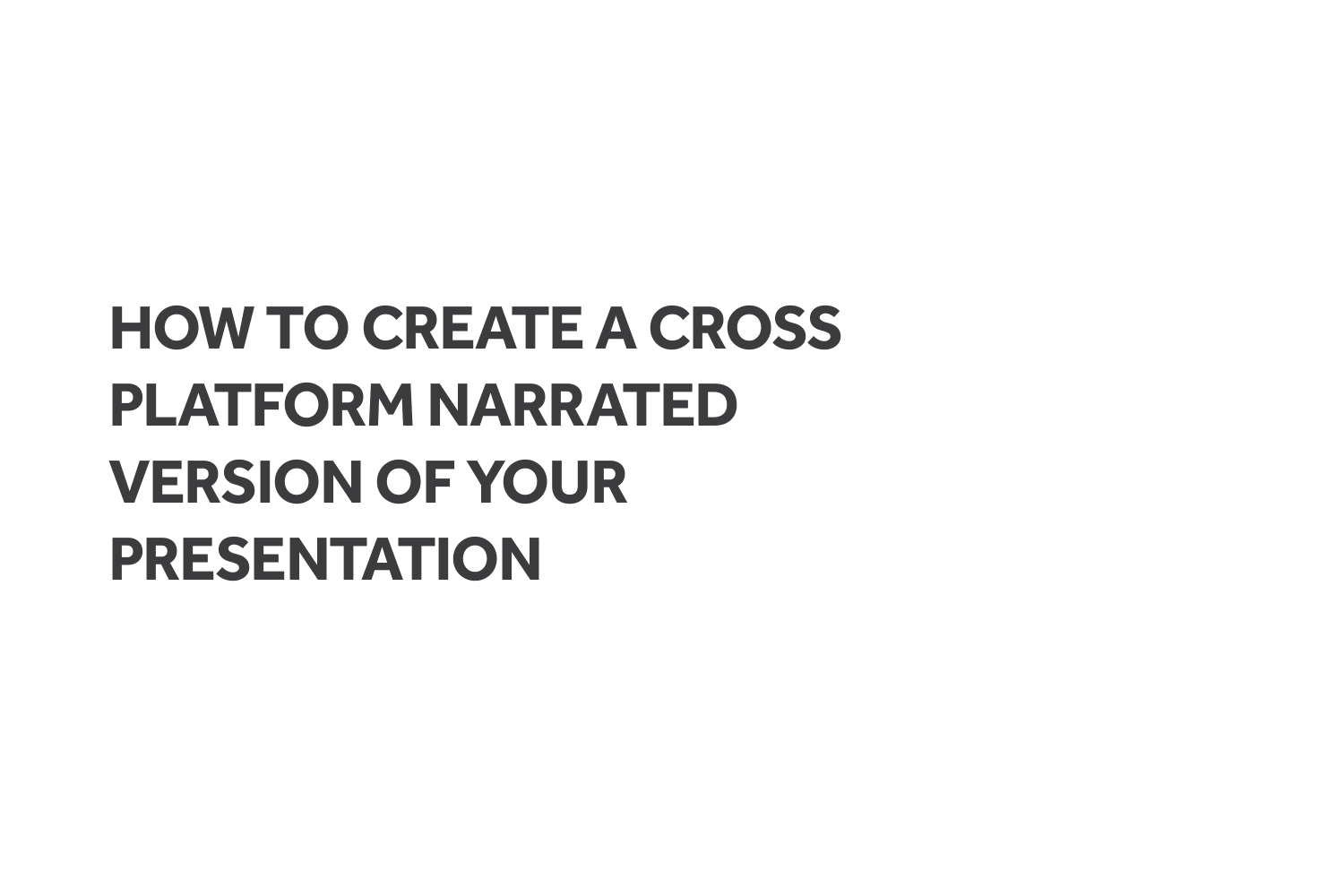Please follow these steps to create, test and upload you narrated presentation:

- Create your PowerPoint (as you usually would).
- Using your computer's microphone or headset microphone (headsets tend to provide higher sound quality), follow the directions on Microsoft's support page [\[Link\]](https://support.office.com/en-us/article/record-a-slide-show-with-narration-and-slide-timings-0b9502c6-5f6c-40ae-b1e7-e47d8741161c).
- Make sure you to stop speaking your narration during every slide advance to avoid any loss of audio in your recording.
- Once finished, test the file to ensure audio level quality and that the slides advance properly.
- When the sound and timing are all set please Save this file under a new name and include the word Narrated in the file name (Please keep the file name to 30 characters or less) - Make sure to note where this file is saved on your computer.
- We are going to save the PowerPoint presentation as an MP4 video file. Please follow the instructions below. If your version of PowerPoint does not include this option. Please continue to the end of these instructions and upload the PowerPoint file itself to us and we will convert it.

### Export Create a Video Create PDF/XPS Document Save your presentation as a video that you can burn to a disc, upload to the web, or email " Includes all recorded timings, narrations, ink strokes, and laser pointer gestures Preserves animations, transitions, and media Create a Video 2 Get help burning your slide show video to DVD or uploading it to the web  $\frac{D}{\left( \frac{dF}{dE}\right) }$ Create an Animated GIF Full HD (1080p) Large file size and full high quality (1512 x 1080) Use Recorded Timings and Narrations Package Presentation for CD Slides without timings will use the default duration (set below). This option includes ink and laser pointer gestures. Seconds spent on each slide: 05.00 ... 嚼 Create Handouts L, Create  $\mathbb{Z}$ Change File Type Video

## **POWERPOINT WITH NARRATION**

- Within PowerPoint click the "File" Menu and Choose "Export". You should see something similar to the image below:
- The settings should be "Create a Video" (On the left) and then "Full HD (1080P)" and "Use Recorded Timings and Narrations".
- Click the "Create Video" button and save the file as an MP4 Note: This will save in the same location as your presentation file and the process may take a few minutes, depending on the complexity of your slides. You will see a progress bar in the bottom right of your screen as the video is being encoded:

 $\times$ Creating video NarratedTest.mp4

- Once the file is saved as an MP4, close out of PowerPoint and open the MP4 video on your computer. It should playback now as a video on your machine.
- Now, please login to the provided ProjectionNet upload site and upload this file to our presentation management system. The file will be available for viewing online exactly as it appears on your machine.

### **NARRATION AND SLIDE TRANSISTIONS**

Slide transistion timing should be a few seconds longer than the length of the slide content.The slide content length is found in the lower right hand corner of the slide. In the upper right hand side of the "Transistions" tab is the "Timing" tool panel.

|                                                         | √) Sound: [No Sound] |  |  |  | ~   Advance Slide                               |  |  |
|---------------------------------------------------------|----------------------|--|--|--|-------------------------------------------------|--|--|
| Ø.<br>$\left(\frac{1}{2}\right)$ Duration: 02.00<br>346 |                      |  |  |  | $\vee$ On Mouse Click                           |  |  |
| 写 Apply To All                                          |                      |  |  |  | $\blacktriangleright$ After: 00:17.24 $\degree$ |  |  |
| Timing                                                  |                      |  |  |  |                                                 |  |  |

### **Slide Content Length**

### **Transistion > Timing Panel**

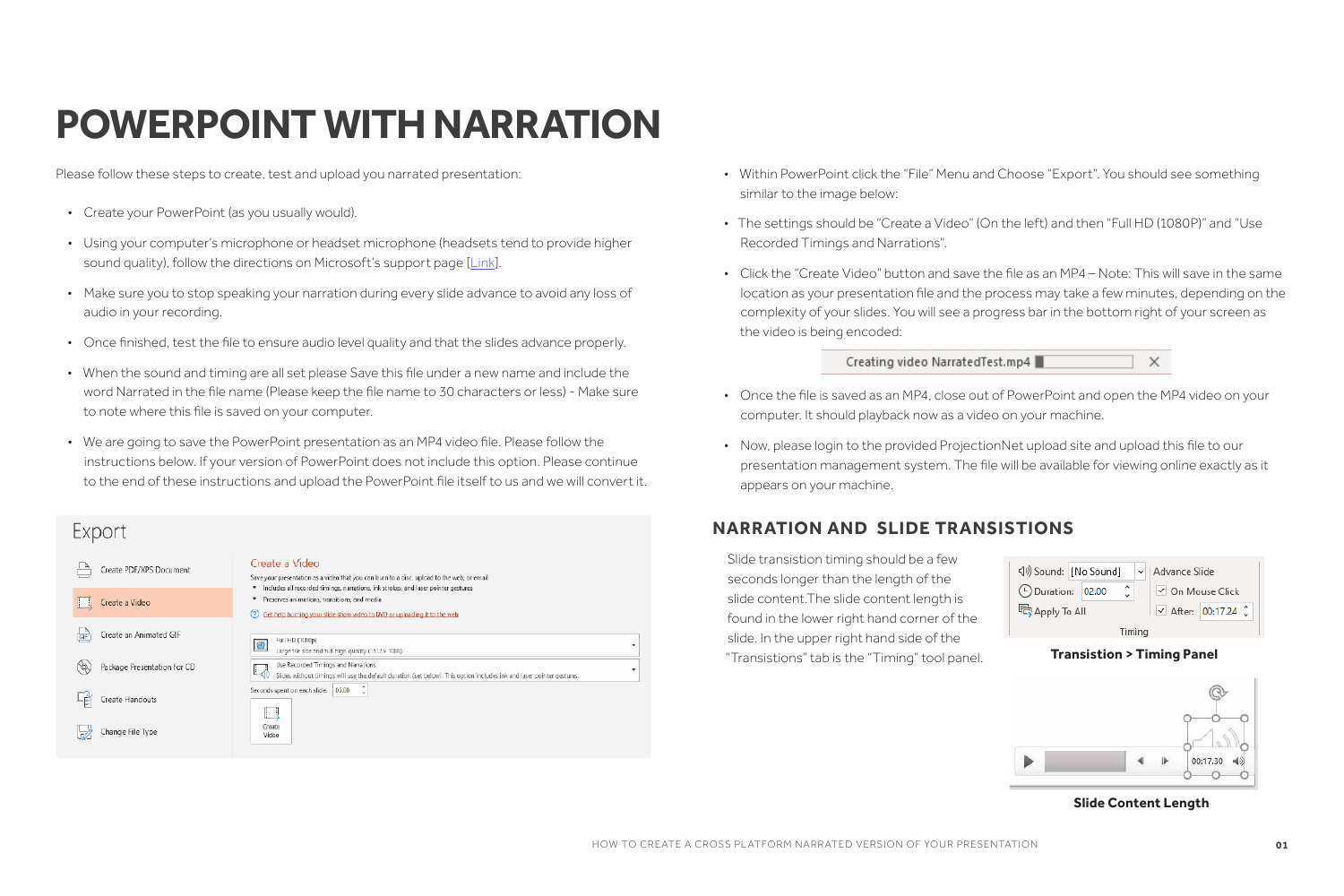Please follow these steps to create, test and upload you narrated presentation:

- Select the slide where you want the narration to start.
- Click the [Play] menu and select [Record Slideshow…].
- In recording mode you will see current time, current slide and the next slide. You can change what you see by clicking the layout icon in the upper right.
- The recording controls are at the bottom left of the window.





## **APPLE KEYNOTE WITH NARRATION**

- To start recording, click the [Red Circle] icon at the bottom of the window in the recording controls. The timer begins a 3 second countdown before recording starts.
- Begin speaking into the microphone. You can pause recording by clicking the pause button at any time.
- Advance to the next slide using the [Shift] + [Down Arrow]. Make sure you to stop speaking your narration during every slide advance to avoid any loss of audio in your recording.
- When you have finished recording click the [Red Circle] icon to stop recording.
- Press the Escape [Esc] key or the [Exit] button in the upper left to save the recording and exit recording mode.
- To export your presentation to a movie file (\*.m4v) click the [File] menu and select [Export to] then [Movie]. Select Playback [Slideshow Recording] and Resolution [1080p] then export your presentation:



### **KEYNOTE RECORDING MODE SCREEN**

Click to start recording

• Now, please login to the provided ProjectionNet upload site and upload this file to our presentation management system. The file will be available for viewing online exactly as it appears on your machine.

**NOTE:** Adding a new slide to your presentation after recording narration will trigger an alert that the recording could be out of sync with the presentation. To delete a voiceover narration in a presentation, in the [Play] menu select [Clear Recording]. To delete your narration in recording mode click the [Trash Can] icon in the lower left.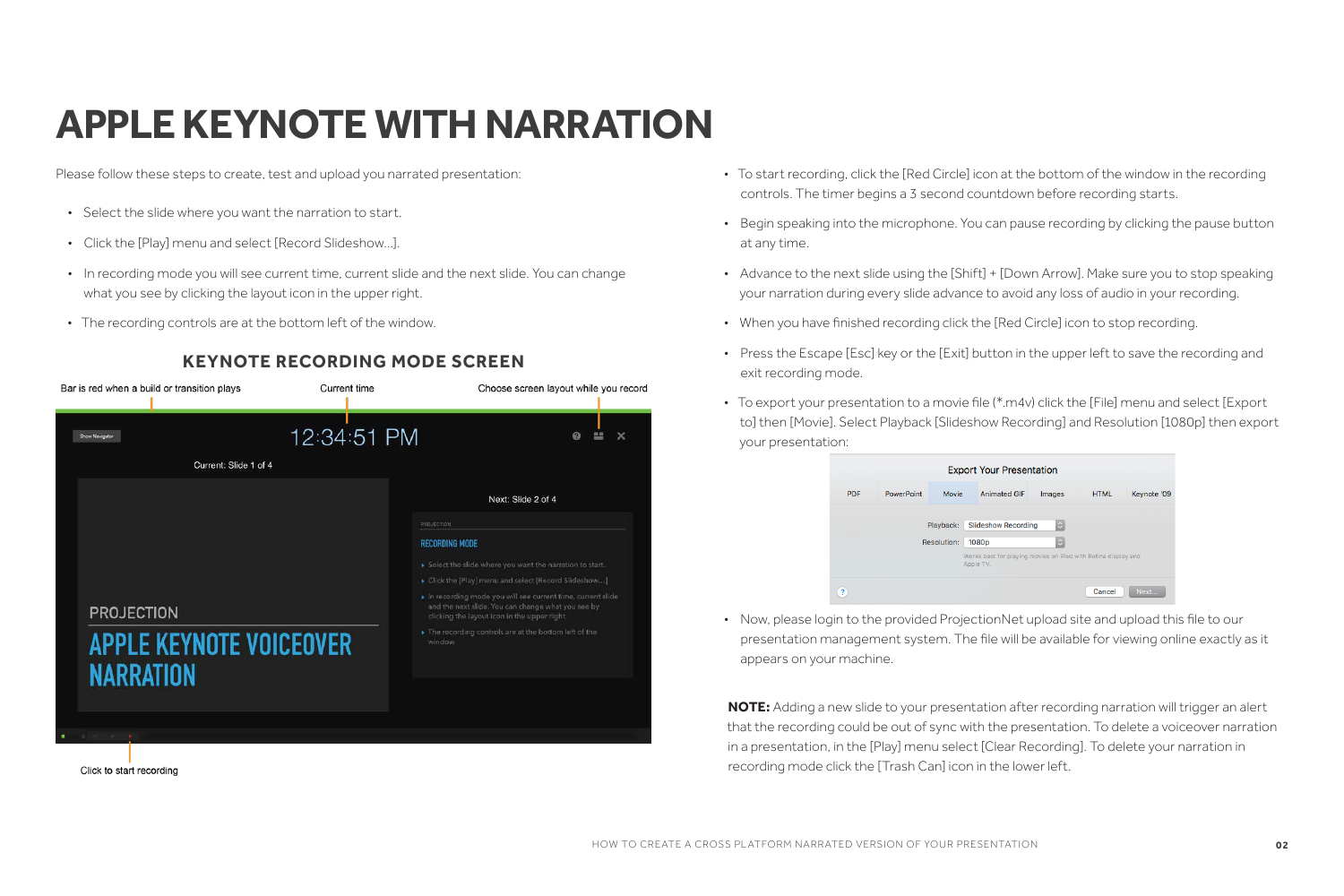

### **RECORDING YOUR PRESENTATION USING ZOOM**

- Open the Zoom Application. Click "**Share Screen**".
- Select "**New Meeting**", you can choose to start the meeting/ recording with or without your camera by clicking on the arrow to access a pull down menu.



- You should get a pop-up window asking if you want to "**Join with Computer Audio**", click Yes.
- Click the "**Start Video**" icon to start video from your camera.
- Choose the screen you want to share.
- Select your presentation on the screen in slideshow mode so it fills the screen.